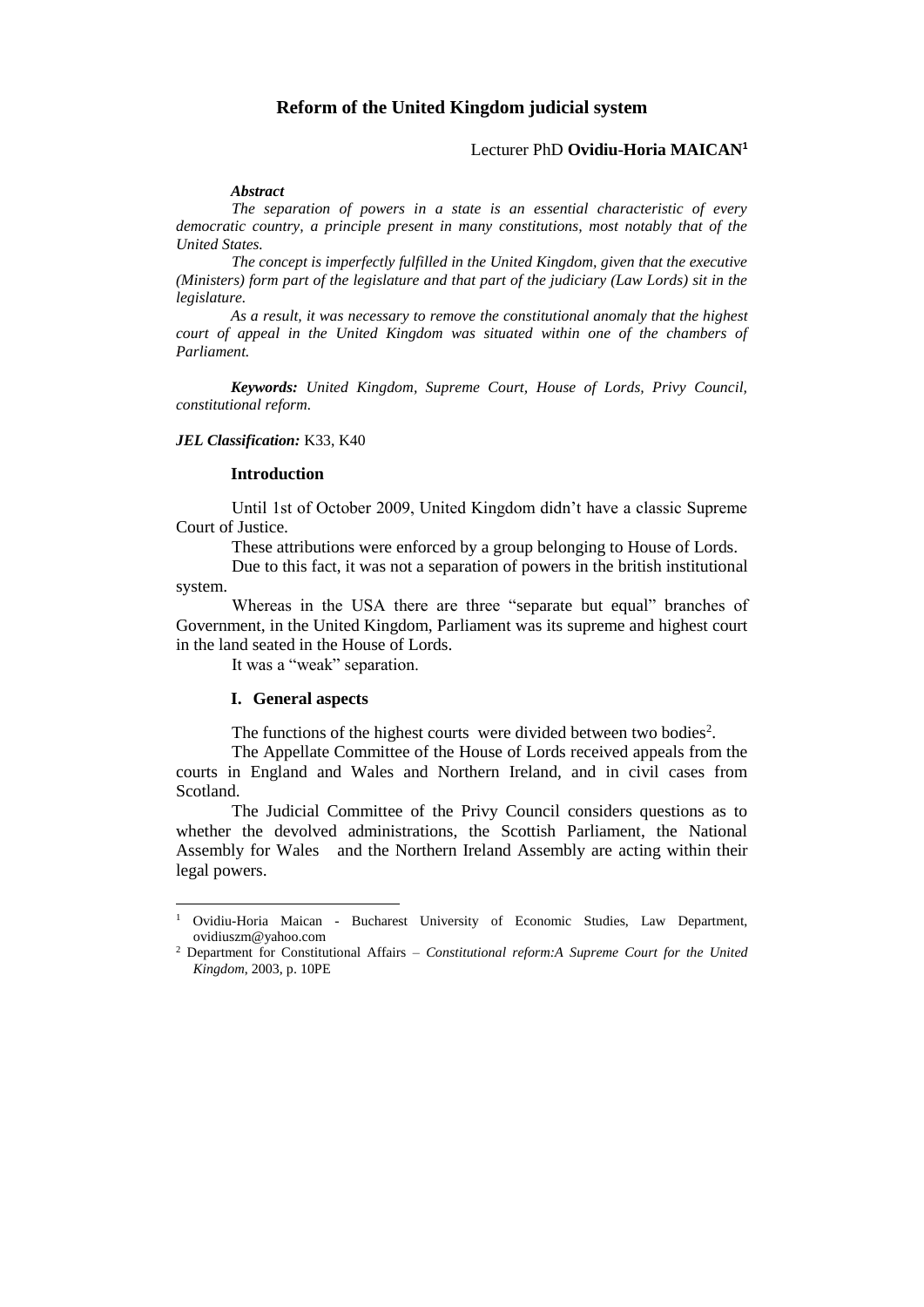Both sets of functions raised questions about whether there is any longer sufficient transparency and independence from the executive and the legislature to give people the assurance to which they are entitled about the independence of the Judiciary. The considerable growth of judicial review in recent years has inevitably brought the judges more into the political eye. It is essential that democratic systems do all that they can to minimise the danger that judges' decisions could be perceived to be politically motivated. The Human Rights Act 1998, itself the product of a changing climate of opinion, has made people more sensitive to the issues and more aware of the anomaly of the position whereby the highest court of appeal is situated within one of the chambers of Parliament.

The Human Rights Act, specifically in relation to Article 6 of the European Convention on Human Rights, is requiring a stricter view to be taken not only of anything which might undermine the independence or impartiality of a judicial tribunal, but even of anything which might appear to do so. So the fact that the Law Lords are a Committee of the House of Lords can raise issues about the appearance of independence from the legislature<sup>3</sup>.

The establishment of a separate Supreme Court is an important part of a package of measures which will redraw the relationship between the Judiciary, the Government, and Parliament to preserve and increase judges' independence.

The judicial business of the House of Lords was carried out by the Lords of Appeal in Ordinary, commonly known as the Law Lords.

Their number was fixed by statute, amendable by Order, and was set at a maximum of 12.

The 12 Law Lords have been specifically appointed under the Appellate Jurisdiction Act of 1876 to conduct the judicial activity of the House. All Law Lords are full members of the House and are holders of life peerages. Although the Law Lords sometimes conducted judicial work sitting as the House itself, they usually heard appeals as a Committee of the House called the Appellate Committee.

The role of the House of Lords in the judicial process had its origins in the development of both Parliament and the courts from the curia regis, the Royal Council of English early medieval monarchs<sup>4</sup>.

Advice to the King whether about matters of state or responses to petitions for justice was offered by a council containing the great officers of state and the judges who also sat with the lords spiritual and temporal to form the Parliament.

In the fourteenth century, the Lords took the appellate jurisdiction into their own hands, using the judges and others only as assistants. The function has not been permanent. It fell into abeyance altogether in the sixteenth century and was revived as part of Parliament's general asserting of its authority in the seventeenth century.

By the mid-nineteenth century, the inadequacies of the House were such that the Crown attempted to introduce judges appointed for life to undertake the

<sup>3</sup> *Ibidem*, p. 11.

<sup>4</sup> *Ibidem*, p. 14.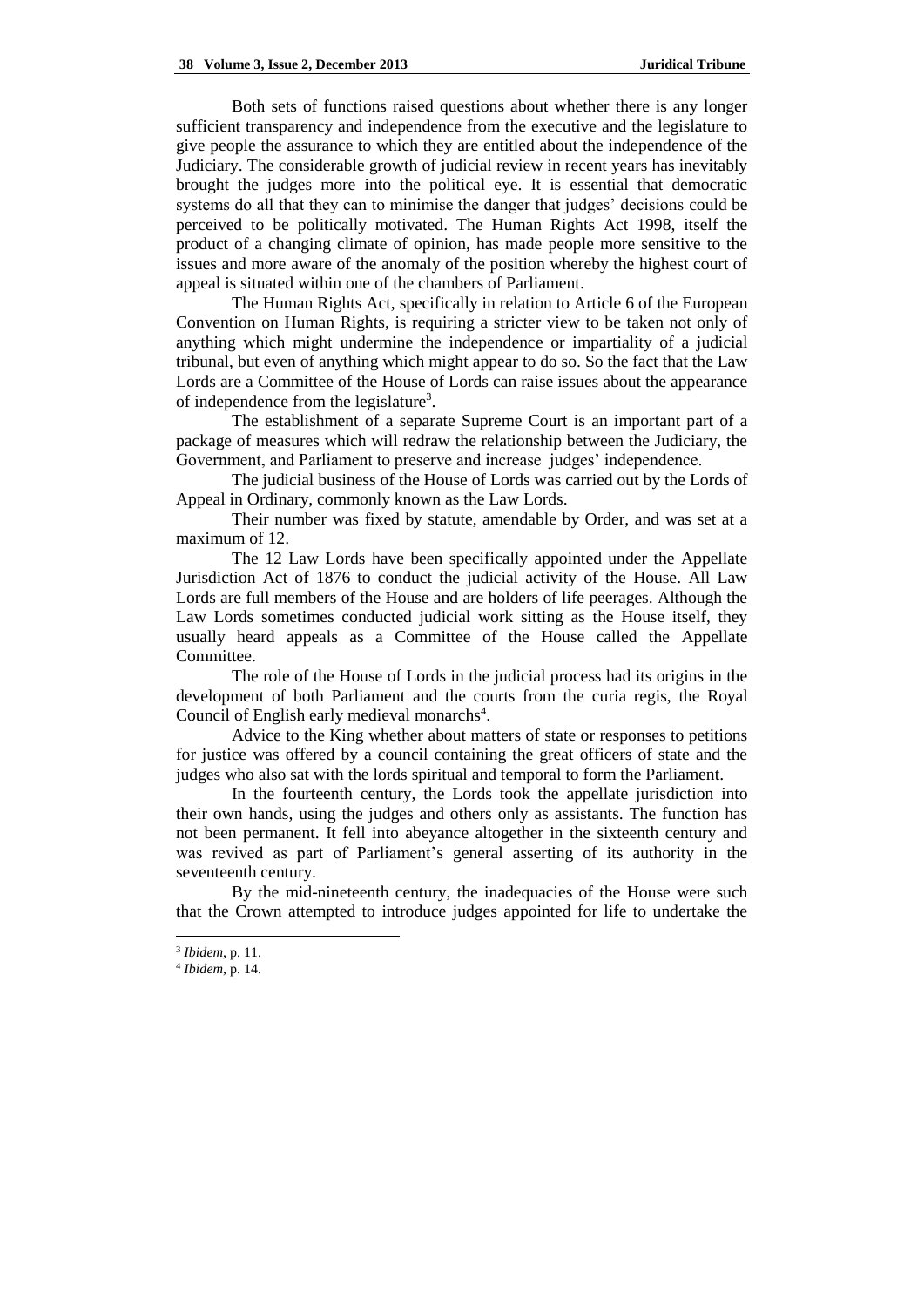judicial functions of the House. In the 1870s, several attempts were made formally to abolish the jurisdiction and set up a separate final court of appeal outside the House. An Act to achieve this was passed in 1873, but was never brought into effect. In the end, the Appellate Jurisdiction Act 1876 confirmed the jurisdiction and made the necessary provision to allow judicially qualified life peers to be appointed to enable the House to perform its judicial functions. The right of appeal from the Court of Session to the Scottish Parliament in civil cases was established by the (Scottish) Claim of Right in 1689. That right translated into a right of appeal to the House of Lords following the Treaty of Union in 1707. It has remained largely unchanged since then, and is now set out in the Court of Session Act 1988.

The House of Lords heard appeals from the Courts of Appeal in England and Wales and Northern Ireland in both civil and criminal matters and from the Court of Session in Scotland on civil matters<sup>5</sup>.

It heard also criminal appeals from the High Court in England and Wales and from the High Court in Northern Ireland. The House heard appeals from the Courts-Martial Appeal Court. In rare circumstances, certain types of civil cases may be brought direct from the High Courts in England and Wales and Northern Ireland, bypassing the Courts of Appeal in what is known as the 'leapfrog' procedure.

Cases were normally analysed by a panel of five Law Lords. Each week, a panel of 5 was sitting in the House of Lords and a panel of 5 in the Judicial Committee of the Privy Council, leaving 2 Lords with time for writing judgments and other activities.

The Judicial Committee of the Privy Council was established under the Judicial Committee Act of 1833<sup>6</sup>.

The membership of the Judicial Committee is wider than that of the Appellate Committee. All members of the Appellate Committee, including retired Law Lords under the age of 75, are members and in practice do the bulk of the work. Other Privy Counsellors who are or have been senior judges of courts within the United Kingdom are also members.

This includes past and present members of the Courts of Appeal of England and Wales and Northern Ireland and of the Inner House of the Court of Session in Scotland. The final category of members is Privy Counsellors who are judges of certain superior courts in other Commonwealth countries. At present there are 15 of these overseas members.

There were three main functions of the Judicial Committee<sup>7</sup>.

First, it is the final court of appeal for a number of Commonwealth jurisdictions and for the Crown Dependencies of Jersey, Guernsey and the Isle of Man.

Second, it hears devolution cases which are referred to it either from the courts in Scotland, Northern Ireland or England and Wales or directly by the UK

 $\overline{a}$ 

<sup>5</sup> *Ibidem*, p. 15.

<sup>6</sup> *Ibidem*, p. 17.

<sup>7</sup> *Ibidem*, p. 17.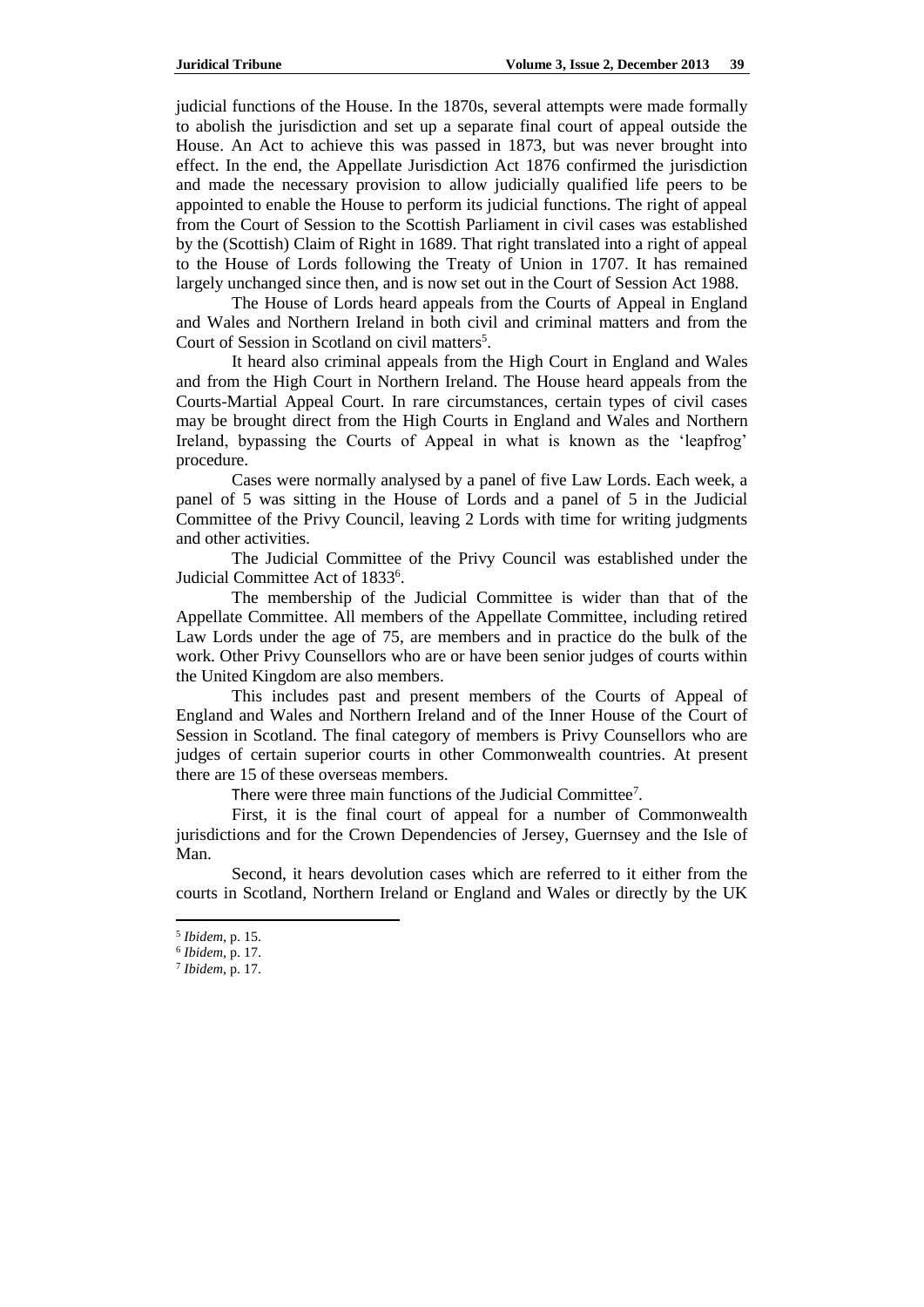Government or one or other of the devolved administrations. Its function is to determine issues relating to the legal competence of the devolved administrations, Parliament or Assemblies having regard to the relevant devolution legislation.

Third, it has a number of more technical jurisdictions, dealing with appeals against pastoral schemes in the Church of England.

A Supreme Court along the United States model, or a Constitutional Court on the lines of some other European countries is a departure from the UK's constitutional traditions. In the United States the Supreme Court has the power to annul congressional legislation, and to assert the primacy of the constitution<sup>8</sup>.

In the british democratic system, Parliament is supreme. There is no separate body of constitutional law which takes precedence over all other law. The constitution is made up of the whole body of the laws and settled practice and convention, all of which can be amended or repealed by Parliament. Neither membership of the European Union nor devolution nor the Human Rights Act has changed the fundamental position. Such amendment or repeal would certainly be very difficult in practice and Parliament and the executive regard themselves as bound by the obligations they have taken on through that legislation.

The main argument against the court was that the previous system had worked well and kept costs down. Reformers expressed concerns that the historical admixture of legislative, judicial and executive power in the United Kingdom might conflict with the state's obligations under the [European](file://en/European_Convention_on_Human_Rights)  [Convention on Human Rights.](file://en/European_Convention_on_Human_Rights) Officials who make or execute laws have an interest in court cases that put those laws to the test. When the state invests judicial authority in those officials, it puts the independence and impartiality of the courts at risk. Consequently, it was supposedly possible that the decisions of the Law Lords might be challenged in the [European Court of Human Rights](file://en/European_Court_of_Human_Rights) on the basis that they had not constituted a fair trial.

The reforms were controversial and were brought forward with little consultation but were subsequently extensively debated in Parliament. During 2004, a select committee of the House of Lords scrutinised the arguments for and against setting up a new court.

### **II. The present situation**

The UK Supreme Court is set-up by Part 3 of the Constitutional Reform Act  $2005^\circ$ .

The initial members of the new Supreme Court are the former Lords of Appeal in Ordinary.

There are presently 12 such Lords of Appeal.

The twelve justices do not all hear every case - typically a case will be heard by a panel of five justices, but sometimes the panel may consist of three,

<sup>8</sup> *Ibidem*, p. 20.

<sup>9</sup> Andrew Le Sueur – *A report on six seminars about the UK Supreme Court*, 2008, p. 6.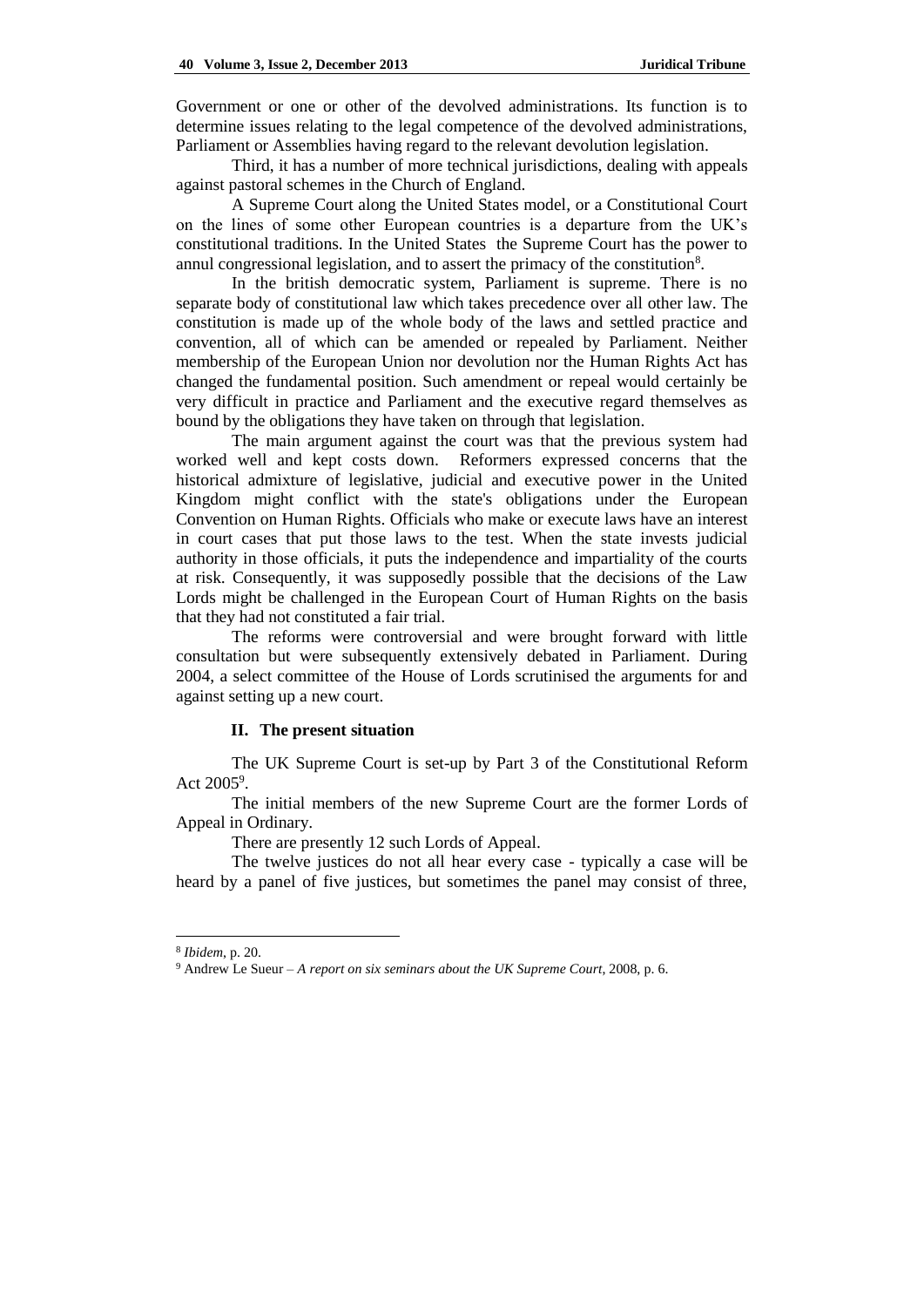seven or nine members. All twelve justices are also members of the Judicial Committee of the Privy Council, and spend some of their time in that capacity.

The Supreme Court is an appeal court, meaning that it only deals with appeals from the Court of Appeal, Civil Division the Court of Appeal, Criminal Division and the High Court (in England and Wales), from the Court of Session (in Scotland) and from the Court of Appeal (in Northern Ireland).

It replaced the House of Lords in its judicial capacity and has assumed the jurisdiction of the House of Lords under the Appellate Jurisdiction Acts 1876 and 1888.

The Supreme Court also has jurisdiction in relation to devolution matters under the Scotland Act 1998, the Northern Ireland Act 1988 and the Government of Wales Act 2006. This was transferred to the Supreme Court from the Judicial Committee of the Privy Council.

The right of appeal to the Supreme Court is regulated by statute and is subject to several statutory restrictions. The relevant statutes for civil appeals are the Administration of Justice (Appeals) Act 1934, the Administration of Justice Act 1960, the Administration of Justice Act 1969, the Judicature (Northern Ireland) Act 1978, the Court of Session Act 1988 and the Access to Justice Act 1999<sup>10</sup>.

The Human Rights Act 1998 applies to The Supreme Court in its judicial capacity.

The Act is not confering any general right of appeal to the Supreme Court, or any right of appeal over and above any right of appeal which was provided for in Acts passed before the coming into force of the Human Rights Act 1998.

The [Constitutional Reform Act 2005](file://en/Constitutional_Reform_Act_2005) makes provision for a new appointments process for Justices of the Supreme Court. A selection commission will be formed when vacancies arise. This will be composed of the President and Deputy President of the Supreme Court and a member of the [Judicial](file://en/Judicial_Appointments_Commission)  [Appointments Commission](file://en/Judicial_Appointments_Commission) of England and Wales, the [Judicial Appointments](file://en/Judicial_Appointments_Board_for_Scotland)  [Board for Scotland](file://en/Judicial_Appointments_Board_for_Scotland) and the Northern Ireland Judicial Appointments Commission. In October 2007, the Ministry of Justice announced that this appointments process would be adopted on a voluntary basis for appointments of [Lords of Appeal in](file://en/Lords_of_Appeal_in_Ordinary)  [Ordinary.](file://en/Lords_of_Appeal_in_Ordinary) New judges appointed to the Supreme Court after its creation will not necessarily receive peerages.

The setting-up of the Supreme Court of the United Kingdom is a constitutional landmark for the United Kingdom. This may be a result of earlier constitutional developments such as the Human Rights Act and Article 6 of European Convention of Human Rights. Its effect is to put into evidence the independence of the highest court, to give added clarity about its constitutional reviewing role and to dissipate confusion that judges are  $\sin$  the shadows of the legislature".

The jurisdiction of the Supreme Court is very close to that of its predecessor, with the exception that it will hear devolution issues formerly heard

<sup>10</sup> *Ibidem*, p. 8.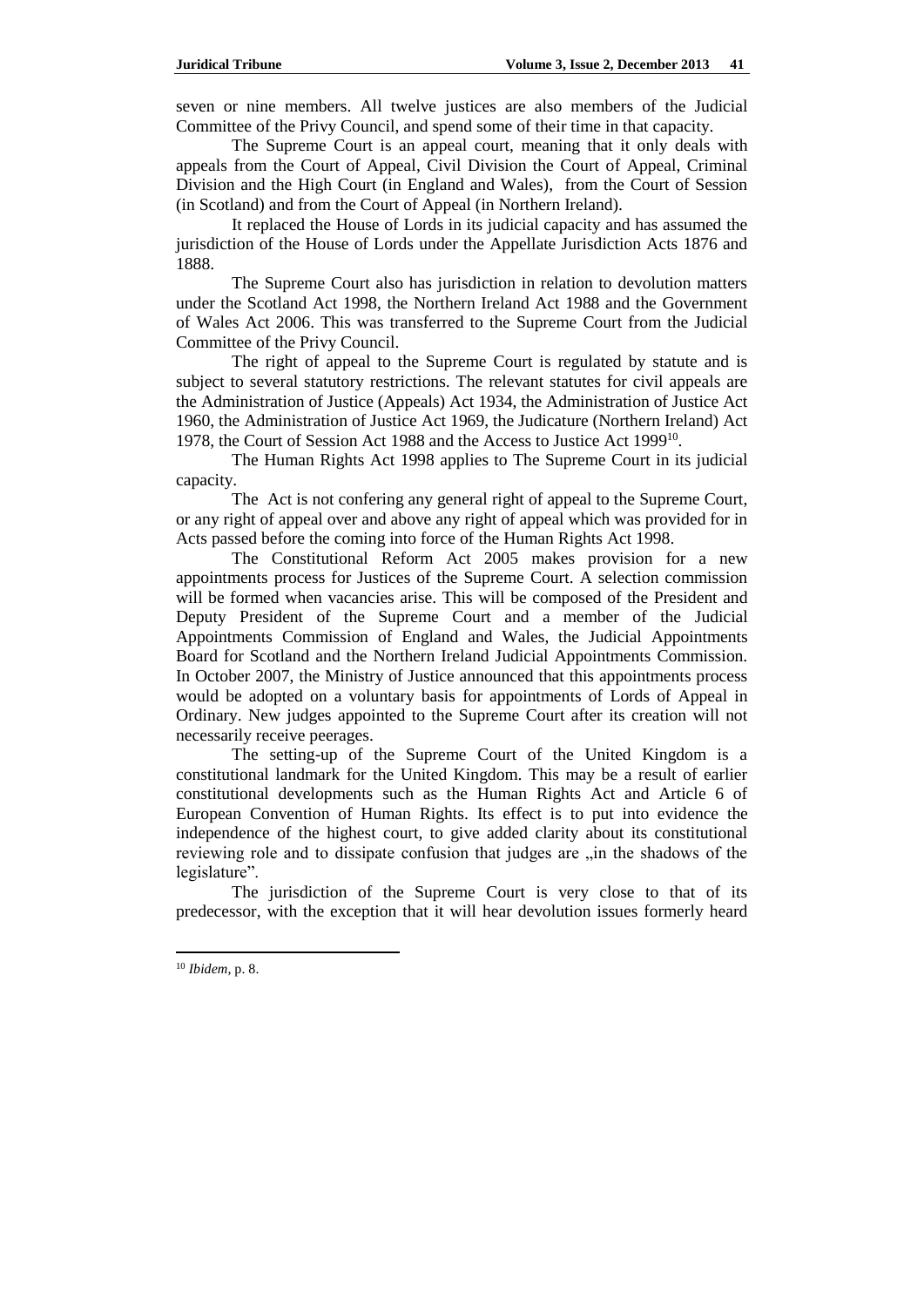by the Judicial Committee of the Privy Council. The 2005 Act does not make any changes to the existing leave requirements for appeals to the top court. Nor does it give the new court any radically new powers. It will perform basically the same function as the Appellate Committee of the House of Lords<sup>11</sup>.

One of the main aims of constitutional reform is to remove the perceived constitutional anomaly that the highest court of appeal in the UK was situated within one of the chambers of Parliament.

There were suspicions that this might create confusion about the independent status of the judiciary or might create the misleading impression that the highest court operated under the shadow of the legislature.

Although the Constitutional Reform Act 2005 does not give the new Supreme Court any significantly new powers, it is nonetheless useful. It clarifies the constitutional importance of judicial independence in the British Constitution<sup>12</sup>.

The Constitutional Reform Act 2005 promotes the enhanced transparency of the new Supreme Court in other ways<sup>13</sup>.

By providing summaries of the cases and press releases, the Supreme Court can contribute to greater public awareness and understanding of the work it does and the decisions it makes, including contributing to more informed media coverage of complex legal issues.

There are more possible reasons why increased transparency about judges" moral and ideological beliefs may undermine (rather than enhance) public trust and confidence in the judiciary $14$ .

The first concerns the danger that it would increase fears about the subjectivity and potential arbitrariness of judicial decision-making.

The second point is that being more transparent about judges" moral views may in fact lead to greater secrecy about those views and greater concealment of the role they play in judicial decision-making. These worries can also be applied to the prospect of increased transparency the moral, political and ideological foundations of judicial decision-making at the highest level. In the absence of a a legal education, it is very difficult to process the strands of information which may be exposed in such a transparency exercise.

The third point is the worry that putting judge moral and ideological beliefs in the public spotlight will in fact create some strange incentives.

It is necessary for senior full-time judges not to be members of the House of Lords, because it is inappropriate for them both to act as legislators and to perform judicial functions.

Members of the Supreme Court must be full-time judges<sup>15</sup>.

 $\overline{a}$ 

<sup>11</sup> Aileen Kavanagh *– a New Supreme Court for the United Kingdom:Some reflections on judicial independence, activism and transparency,* Legal research Paper Series nr. 58/july 2010, p. 1.

<sup>12</sup> *Ibidem*, p.3.

<sup>13</sup> *Ibidem*, p. 11.

<sup>14</sup> *Ibidem*, p. 14.

<sup>15</sup> *A Supreme Court for the United Kingdom Policy Paper*, 2002, p. 1.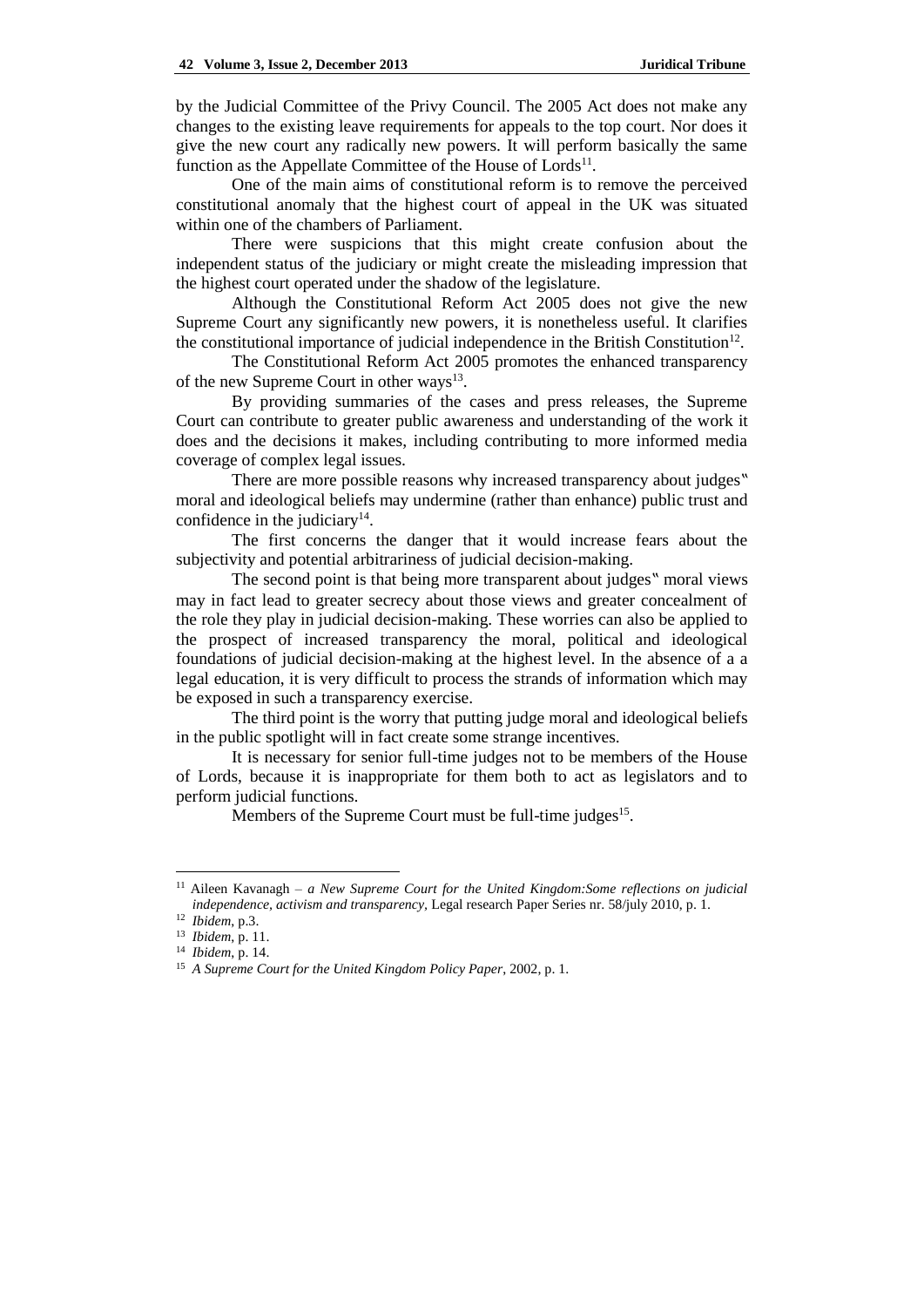There were no questions of the skill and integrity of the Law Lords in keeping separate their dual roles as both judges and legislators.

Although there is no question of subjective partiality, Law Lords were placed in constitutionally difficult positions.

Maintenance of objective impartiality is particularly important at a time of rapid growth in the role of judges in deciding highly politicised disputes involving the executive and, in some situations, the devolved legislatures.

The increased importance of demonstrating the separation of legislative and judicial functions was put into evidence by the Law Lords themselves.

There are three justifications to keep the Privy Council as a separate  $body<sup>16</sup>$ :

- the Privy Council has experience of deciding constitutional issues;
- it has a smaller work load than the Appellate Committee of the House of Lords;
- it has a broader membership than the Appellate Committee
- There were three distinct functions of the judiciary<sup>17</sup>.

The first is based on classical constitutional theory and the principle of separation of powers, according to which courts are limited to the settlement of specific disputes by applying positive law. The courts would be considered activist when they transgress this function, when they set less stringent rules of standing or when their decision addresses issues that to do not pertain to the dispute they are required to settle.

According with the second function, the judiciary operates as an important actor, in a continuous multi-participant process or network of decision-making. The court is one of many actors, who strive to achieve social consensus or equilibrium. The courts' role in this process can be measured by the social and political background of the decision, both before and immediately after its delivery. A court that contributes towards social change, operating within a social consensus, is fulfilling this second function and hence should not be considered ''activist''.

The third function is included in the United Kingdom's current constitutional structure, under which the courts are granted a central role of protecting and promoting core societal values.

# **Conclusions**

In other states, reformation of the national court systems has been an element of profound change in a broader political system (Germany, Spain, Eastern Europe, South Africa).

The current conditions in the United Kingdom are different.

Top level court reform in is following on programme of constitutional reform enforced by the Labour government of 1997-2001.

<sup>16</sup> *Idem*, p. 7.

<sup>17</sup> Margit Cohn, *Judicial activism in the House of Lords: A constitutionalist approach*, 2007, p. 2.